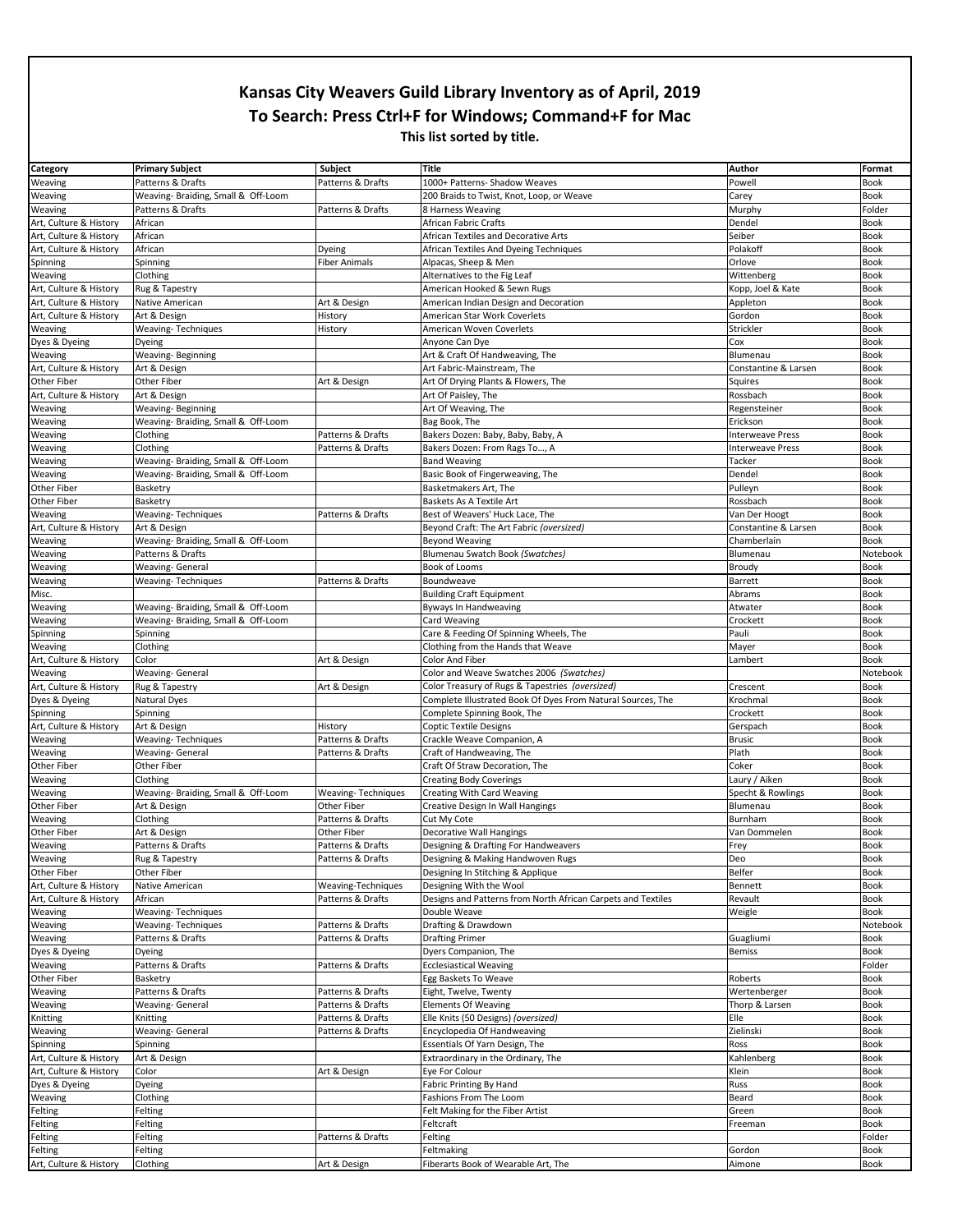| Category                                         | <b>Primary Subject</b>                         | <b>Subject</b>                                 | Title                                                      | Author                            | Format              |
|--------------------------------------------------|------------------------------------------------|------------------------------------------------|------------------------------------------------------------|-----------------------------------|---------------------|
| Art, Culture & History                           | Art & Design                                   |                                                | Fiberarts Design Book 7                                    | Kieffer                           | <b>Book</b>         |
| Spinning                                         | Spinning                                       | Clothing                                       | Fibers to Fabrics                                          | Clark                             | <b>Book</b>         |
| Spinning                                         | Spinning                                       |                                                | <b>Fibre Facts</b>                                         | Hocheberg                         | <b>Book</b>         |
| Art, Culture & History                           | Native American                                | Rug & Tapestry                                 | Fine Art Of Navaho Weaving, The (oversized)                | Getzwiller                        | Book                |
| Weaving                                          | <b>Weaving-Techniques</b>                      |                                                | Finishes In The Ethnic Tradition                           | Baizerman & Searle                | <b>Book</b>         |
| Weaving                                          | <b>Weaving-Techniques</b>                      |                                                | Finishing Touches For The Handweaver                       | West                              | <b>Book</b>         |
| Other Fiber                                      | Spinning                                       |                                                | Fleece & Fiber Sourcebook                                  | Robson & Ekarius                  | <b>Book</b>         |
| Spinning                                         | Spinning                                       |                                                | Fleece In Your Hands                                       | Horne                             | <b>Book</b>         |
| Art, Culture & History                           | Art & Design                                   | History                                        | Folk Art of Peru                                           | Petterson                         | <b>Book</b>         |
| Weaving                                          | Weaving- General                               | Patterns & Drafts                              | Foot-Power Loom Weaving                                    | Worst                             | Book                |
| Weaving                                          | Weaving- General                               | Patterns & Drafts                              | Foundation of Fabric Structure                             | Strong                            | Book                |
| Weaving                                          | <b>Weaving-Techniques</b>                      | Patterns & Drafts                              | Four Harness Huck                                          | Neher                             | Book                |
| Art, Culture & History                           | History                                        | <b>Weaving- General</b>                        | Foxfire 2                                                  | Wigginton                         | <b>Book</b>         |
| Weaving                                          | Weaving- Braiding, Small & Off-Loom            | Weaving-Techniques                             | Frame-Loom Weaving                                         | Redman                            | <b>Book</b>         |
| Weaving                                          | <b>Weaving-Techniques</b>                      | Patterns & Drafts                              | Friendship Coverlet (Project Folder)                       |                                   | Folder              |
| Art, Culture & History                           | History                                        | Weaving- General                               | From Bobbins, Spindles and Shuttles                        | Perry                             | Book                |
| Weaving                                          | Rug & Tapestry                                 |                                                | Great Tapestries (oversized)                               | Laussane                          | Book                |
| Other Fiber                                      | Art & Design                                   |                                                | Hand Printing From Nature                                  | Bethmann                          | <b>Book</b>         |
| Spinning                                         | Spinning                                       |                                                | <b>Hand Reeling Silk</b>                                   | Berg                              | <b>Book</b>         |
| Dyes & Dyeing                                    | <b>Natural Dyes</b>                            |                                                | Handbook Of Dyes from Natural Materials, A                 | <b>Bliss</b>                      | <b>Book</b>         |
| Weaving                                          | Patterns & Drafts                              |                                                | Handbook Of Weaves, A                                      | Oelsner                           | Book                |
| Dyes & Dyeing                                    | <b>Natural Dyes</b>                            |                                                | Handbook On Dye Plants & Dyeing                            | <b>Brooklyn Botanical Gardens</b> | Book                |
| Art, Culture & History                           | Weaving                                        |                                                | Hand-Loom Weaving in America, Parts I, II, & Final         | Carstens                          | <b>Book</b>         |
| Dyes & Dyeing                                    | Dyeing                                         |                                                | Hands On Dyeing                                            | Kreider & Blumenthal              | <b>Book</b>         |
| Weaving                                          | Weaving-Beginning                              |                                                | Hands On Weaving                                           | Liebler                           | <b>Book</b>         |
| Spinning                                         | Spinning                                       |                                                | Handspindles (2 copies)                                    | Hocheberg                         | Book                |
| Spinning                                         | Spinning                                       |                                                | Handspinners Handbook (2 copies)                           | Hocheberg                         | <b>Book</b>         |
| Spinning                                         | Spinning                                       |                                                | Handspinning                                               | Leadbeater                        | Book                |
| Weaving                                          | Patterns & Drafts                              |                                                | Handweavers Notebook, A                                    | Alderman                          | Book                |
| Weaving                                          | <b>Weaving-Techniques</b>                      | Patterns & Drafts                              | Handweavers Pattern Book, A [Overshot]                     | Davison                           | <b>Book</b>         |
| Weaving                                          | Patterns & Drafts                              |                                                | Handweaving, Designs and Instructions                      | Becher                            | Book                |
| Weaving                                          | Patterns & Drafts                              |                                                | Handwoven Design Collect. Vols I- Simple Summer Tops       |                                   | <b>Book</b>         |
| Weaving                                          | Patterns & Drafts                              |                                                | Handwoven Design Collect. Vols II- Table Linens            |                                   | <b>Book</b>         |
| Weaving                                          | Patterns & Drafts                              |                                                | Handwoven Design Collect. Vols III- Gifts                  |                                   | Book                |
| Weaving                                          | Patterns & Drafts                              |                                                | Handwoven Design Collect. Vols IV- Outerwear               |                                   | Book                |
| Weaving                                          | Patterns & Drafts                              |                                                | Handwoven Design Collect. Vols IX- No Sew Garments         |                                   | <b>Book</b>         |
| Weaving                                          | Patterns & Drafts                              |                                                | Handwoven Design Collect. Vols V- Dish Towels              |                                   | Book                |
|                                                  |                                                |                                                |                                                            |                                   |                     |
| Weaving                                          | Patterns & Drafts                              |                                                | Handwoven Design Collect. Vols VI- Not For Beginners Only  |                                   | Book                |
| Weaving                                          | Patterns & Drafts                              |                                                | Handwoven Design Collect. Vols VII- Simple Styles          |                                   | <b>Book</b>         |
| Weaving                                          | Patterns & Drafts                              |                                                | Handwoven Design Collect. Vols VIII- Just Rags             |                                   | Book                |
| Weaving                                          | Patterns & Drafts                              |                                                | Handwoven Design Collect. Vols X- Terrific Table Toppers   |                                   | Book                |
| Weaving                                          | Patterns & Drafts                              |                                                | Handwoven Design Collect. Vols XI- Heirloom Table Linens   |                                   | <b>Book</b>         |
| Weaving                                          | Patterns & Drafts                              |                                                | Handwoven Design Collect. Vols XII- Great Cover Ups        |                                   | Book                |
| Weaving                                          | Patterns & Drafts                              |                                                | Handwoven Design Collect. Vols XIII- Super Simple Tops     |                                   | <b>Book</b>         |
| Weaving                                          | Patterns & Drafts                              |                                                | Handwoven Design Collect. Vols XIV- Weaving for Baby       |                                   | Book                |
| Weaving                                          | Patterns & Drafts                              |                                                | Handwoven Design Collect. Vols XV- Sensational Scarves     |                                   | <b>Book</b>         |
| Weaving                                          | Patterns & Drafts                              |                                                | Handwoven Design Collect. Vols XVI- Kitchen Collection     |                                   | Book                |
| Weaving                                          | Clothing                                       | Patterns & Drafts                              | Handwoven Designer Patterns - Simple Skirts                | Scorgie                           | Folder              |
| Weaving                                          | Clothing                                       | Patterns & Drafts                              | Handwoven Designer Patterns - Simple Tops                  | Scorgie                           | Folder              |
| Weaving                                          | Clothing                                       | Patterns & Drafts                              | Handwoven, Tailormade                                      | Aldeman & Wertenberger            | Book                |
| Other Fiber                                      | Crochet                                        |                                                | Hard Crochet                                               | Ditterick                         | Book                |
| Dyes & Dyeing                                    | Dyeing                                         |                                                | <b>Harvesting Color</b>                                    | Burgess                           | Book                |
| Art, Culture & History                           | History                                        | Clothing                                       | History of Costume, A                                      | Kohler                            | <b>Book</b>         |
| Weaving                                          | Patterns & Drafts                              |                                                | Holiday Project Ideas                                      |                                   | Folder              |
| Art, Culture & History                           | History                                        | <b>Weaving-General</b>                         | Homespun To Factory Made                                   | Merrimack Museum                  | Book                |
| Felting                                          | Felting                                        |                                                | How to Make a Needlefelt Hat                               | Konya                             | <b>Book</b>         |
| Other Fiber                                      | Other Fiber                                    |                                                | How to Make Corn Husk Dolls                                | Wendorfe                          | <b>Book</b>         |
| Weaving                                          | <b>Weaving-Techniques</b>                      | Patterns & Drafts                              | How To Weave Linens                                        | Worst                             | Book                |
| Weaving                                          | Patterns & Drafts                              | Patterns & Drafts                              | Huck Towel Patterns (2 copies)                             | Krieg                             | Book                |
| Dyes & Dyeing                                    | Ikat & Tying                                   | Asian                                          | Ikat- an Introduction                                      | Ritch & Wada                      | <b>Book</b>         |
| Dyes & Dyeing                                    | Ikat & Tying                                   | Asian                                          | Ikat II                                                    | Van Gelder                        | Book                |
| Art, Culture & History                           | Native American                                | Rug & Tapestry                                 | In Beauty it is Finished                                   | Dallas Public Library             | Book                |
| Weaving                                          | Weaving- Braiding, Small & Off-Loom            |                                                | In Celebration Of The Curious Mind                         | Rogers                            | <b>Book</b>         |
| Spinning                                         | Spinning                                       | <b>Fiber Animals</b>                           | In Sheep's Clothing                                        | Fournier                          | <b>Book</b>         |
| Art, Culture & History<br>Art, Culture & History | Native American                                | Basketry<br>Basketry                           | Indian Basket Weaving                                      | Newman                            | Book                |
|                                                  | Native American                                |                                                | Indian Basketry                                            | James                             | Book                |
| Art, Culture & History                           | Native American                                | History                                        | Indian Blankets and Their Makers<br>Inkle Weaving          | James<br><b>Bress</b>             | Book<br><b>Book</b> |
| Weaving<br>Weaving                               | Weaving- Braiding, Small & Off-Loom<br>Weaving | <b>Weaving-Techniques</b><br>Patterns & Drafts | Inspired by the Garden - KC Weavers Guild 2005 -(Swatches) |                                   | Notebook            |
|                                                  | Rug & Tapestry                                 | Patterns & Drafts                              | <b>International Tapestry Network</b>                      | Anchorage Museum                  | Book                |
| Weaving                                          | African                                        | History                                        | Introducing West African Cloth                             | Kent                              | Book                |
| Art, Culture & History<br>Weaving                | <b>Weaving-Techniques</b>                      | Patterns & Drafts                              | Introduction to Complex Weaves (Workshop Folder)           | van der Hoogt                     | Folder              |
| Art, Culture & History                           | Asian                                          | History                                        | Japanese Textiles                                          | Weymiez                           | Book                |
| Art, Culture & History                           | Asian                                          | Art & Design                                   | Japanese Weaving-10,000 Pictures (Japanese)                |                                   | Book                |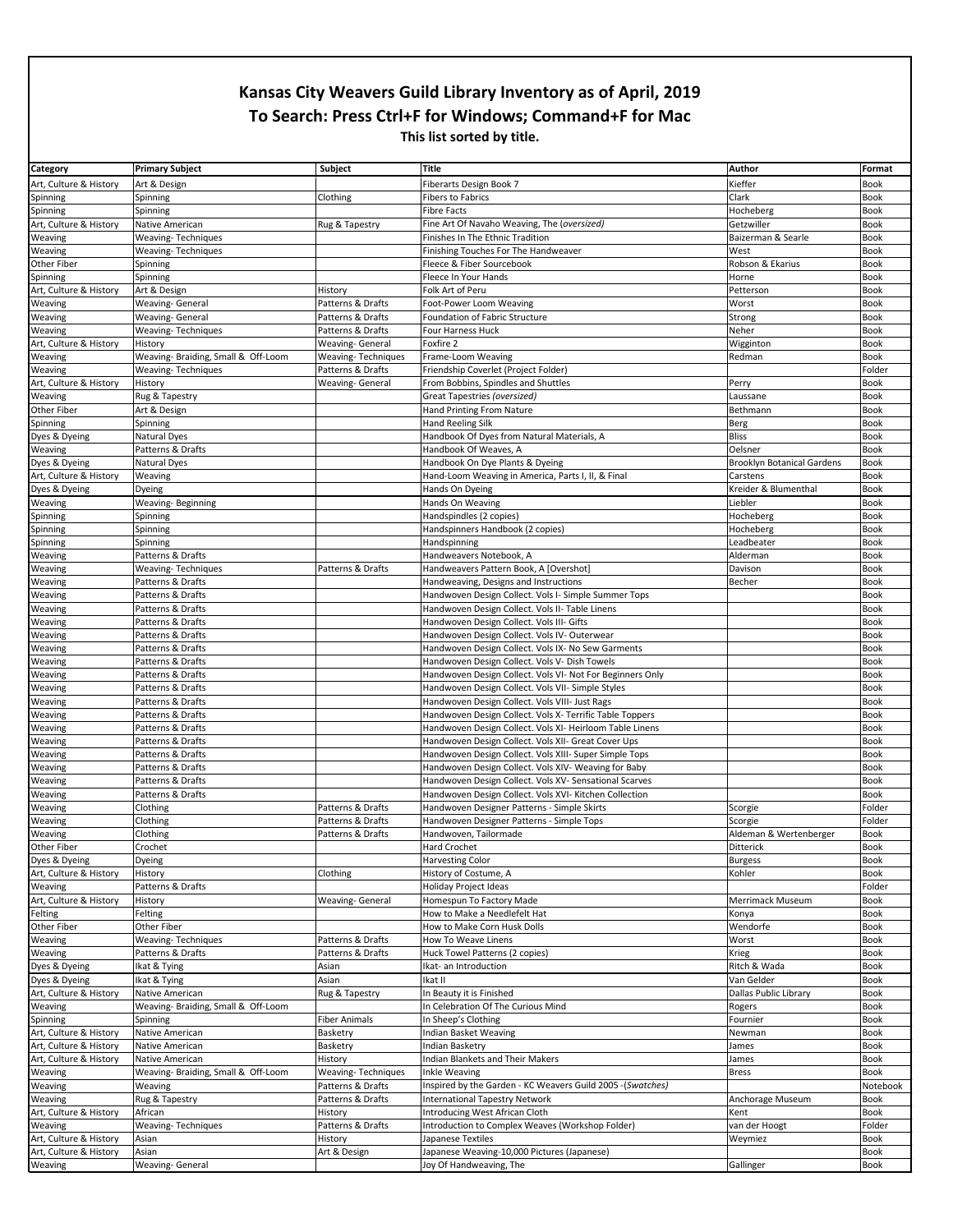| Category                          | <b>Primary Subject</b>              | Subject                                | <b>Title</b>                                               | Author                          | Format              |
|-----------------------------------|-------------------------------------|----------------------------------------|------------------------------------------------------------|---------------------------------|---------------------|
| Spinning                          | Spinning                            |                                        | Joy Of Spinning, The                                       | Kluger                          | <b>Book</b>         |
| Dyes & Dyeing                     | Ikat & Tying                        | Asian                                  | Kasuri (Tying & Dyeing Threads)                            | Marty                           | <b>Book</b>         |
| Dyes & Dyeing                     | <b>Natural Dyes</b>                 |                                        | KCWG Natural Dyes Workshops - 1982, 1988 (Swatches)        |                                 | Notebook            |
| Weaving                           | Patterns & Drafts                   |                                        | Keep Me Warm One Night [Overshot]                          | Burnham                         | Book                |
| Weaving                           | Weaving-Beginning                   | Patterns & Drafts                      | Key To Weaving, The                                        | Black                           | Book                |
| Knitting                          | Knitting                            | Patterns & Drafts                      | <b>Knitted Tams</b>                                        | Rowe                            | Book                |
| Knitting                          | Knitting                            | Patterns & Drafts                      | Knitting Experience, the Knit Stitch                       | Melville                        | <b>Book</b>         |
| Knitting                          | Knitting                            | Patterns & Drafts                      | Knitting Experience, the Purl Stitch                       | Melville                        | <b>Book</b>         |
| Knitting                          | Knitting                            | Weaving                                | Knitting On The Loom                                       | Barron                          | <b>Book</b>         |
| Knitting                          | Knitting                            | Patterns & Drafts                      | Knitting Without Tears                                     | Zimmerman                       | Book                |
| Other Fiber                       | Other Fiber                         |                                        | Knots Useful & Ornamental                                  | Shaw                            | <b>Book</b>         |
| Spinning                          | Spinning                            | Weaving-Techniques                     | Linen: Handspinning & Weaving                              | <b>Baines</b>                   | <b>Book</b>         |
| Weaving                           | Weaving- Braiding, Small & Off-Loom | <b>Baltic</b>                          | Lithuanian Sashes                                          | Tamusaitiene                    | Book                |
| Weaving                           | <b>Weaving-Techniques</b>           | Patterns & Drafts                      | Looking At Twills                                          | Voiers                          | Book                |
| Other Fiber                       | Crochet                             |                                        | Louisa Calders Creative Crochet                            | Calder                          | Book                |
| Weaving                           | Weaving-Beginning                   |                                        | Magic of Handweaving, The                                  | Piroch                          | Book                |
| Weaving                           | Weaving- Braiding, Small & Off-Loom | Patterns & Drafts                      | Maker's Hand, The                                          | Collingwood                     | <b>Book</b>         |
| Dyes & Dyeing                     | Dyeing                              |                                        | Marbling On Fabric                                         | Cohen                           | <b>Book</b>         |
| Knitting                          | Knitting                            | Patterns & Drafts                      | Mary Thomas' Knitting Book                                 | Thomas                          | Book                |
| Weaving                           | Patterns & Drafts                   |                                        | <b>Mastering Weave Structures</b>                          | Alderman                        | <b>Book</b>         |
| Weaving                           | Patterns & Drafts                   |                                        | Method of Pattern Development, A                           | Murphy                          | <b>Book</b>         |
| Weaving                           | Patterns & Drafts                   |                                        | Midwest Fiber Conference - Ames, Iowas 1982 (Swatches)     |                                 | Notebook            |
| Other Fiber                       | Basketry                            |                                        | Modern Approach to Basketry with Fibers and Grasses, A     | Meilach                         | Book                |
| Other Fiber                       | Basketry                            |                                        | Natural Basketry                                           | Hart                            | Book                |
| Dyes & Dyeing                     | Natural Dyes                        |                                        | Nature's Colors: Dyes From Plants                          | Grae                            | <b>Book</b>         |
| Dyes & Dyeing                     | Natural Dyes                        |                                        | Naural Plant Dyeing Gardens - a Handbook                   | <b>Plants and Gardens</b>       | <b>Book</b>         |
| Art, Culture & History            | Native American                     | Rug & Tapestry                         | Navajo & Hopi Weaving Techniques                           | Pendleton                       | <b>Book</b>         |
| Art, Culture & History            | Native American                     | Rug & Tapestry                         | Navajo Rugs Past Present & Future                          | Maxwell                         | Book                |
| Weaving                           | Rug & Tapestry                      | Art & Design                           | New American Tapestry, The (oversized)                     | Kaufmann                        | Book                |
| Other Fiber                       | Basketry                            |                                        | New Basketry, The                                          | Rossbach                        | Book                |
| Other Fiber                       | Crochet                             |                                        | New Design In Crochet                                      | Mackenzie                       | <b>Book</b>         |
| Art, Culture & History            | Art & Design                        | Weaving- General                       | New Design In Weaving                                      | Willcox                         | <b>Book</b>         |
| Dyes & Dyeing                     | Dyeing                              |                                        | New Dyer, The                                              | Vinroot & Crowder               | <b>Book</b>         |
| Weaving                           | Weaving-Beginning                   | Patterns & Drafts                      | New Key To Weaving                                         | Black                           | Book                |
| Dyes & Dyeing                     | Natural Dyes                        |                                        | North American Dye Plants                                  | <b>Bliss</b>                    | Book                |
| Art, Culture & History            | Native American                     | Art & Design                           | North American Indian Designs For Artists And Craftspeople | Wilson                          | Book                |
| Weaving                           | Weaving-Beginning                   |                                        | Notes On Weaving Techniques                                | House                           | Book                |
|                                   |                                     |                                        |                                                            |                                 |                     |
| Art, Culture & History            | History                             | Weaving-Techniques                     | Of Coverlets: Legacies & Weavers (oversized)               | Wilson & Kennedy                | Book                |
| Weaving                           | Weaving- Braiding, Small & Off-Loom | <b>Weaving-Techniques</b>              | Off The Loom                                               | Marein                          | <b>Book</b>         |
| Art, Culture & History            | <b>Weaving-General</b>              | Scottish                               | Official Tartan Map, The (oversized)                       | Dunbar & Pottinger              | <b>Book</b>         |
| Weaving                           | Weaving- Braiding, Small & Off-Loom | <b>Weaving-Techniques</b>              | Off-Loom Weaving- Basic Manual                             | Russell                         | Book                |
| Art, Culture & History            | History                             | Other Fiber                            | Old Handmade Lace                                          | Jackson                         | <b>Book</b>         |
| Art, Culture & History            | History                             | Other Fiber                            | Old Time Tools And Toys Of Needlework                      | Whiting                         | <b>Book</b>         |
| Weaving                           | <b>Weaving-Techniques</b>           | Weaving-Techniques                     | <b>Ondule Textiles</b>                                     | Smayda                          | <b>Book</b>         |
| Weaving                           | <b>Weaving-Techniques</b>           | Patterns & Drafts                      | <b>Overshot Patterns</b>                                   |                                 | Folder              |
| Weaving                           | <b>Weaving-Techniques</b>           | Patterns & Drafts                      | Overshot Weaving                                           | Saltzman                        | <b>Book</b>         |
| <b>Other Fiber</b>                | Basketry                            | Paper                                  | Papermaking For Basketry                                   | Stearns                         | Folder              |
| Art, Culture & History            | Native American                     | Rug & Tapestry                         | Patterns and Sources of Navajo Weaving (oversized)         |                                 | Book                |
| Weaving                           | Rug & Tapestry                      | Patterns & Drafts                      | Patterns For Tapestry Weaving                              | Harvey                          | Book                |
| Other Fiber                       | Art & Design                        | Patterns & Drafts                      | Patterns From Peasant Embroidery                           | Beautement                      | Book                |
| Art, Culture & History            | History                             | Art & Design                           | Peru-Textiles Unlimited (Mono. 25,26)                      | Tidball                         | Book                |
| Weaving                           | <b>Weaving-Techniques</b>           |                                        | Pile Weaves, The                                           | Wilson                          | Book                |
| Other Fiber                       | Basketry                            | Basketry                               | Pine Needle Baskets                                        | Millikin                        | Book                |
| Art, Culture & History            | Native American                     | Art & Design                           | Plateau Bags, The                                          | <b>JCCC</b>                     | <b>Book</b>         |
| Weaving                           | Clothing                            | Patterns & Drafts                      | Portfolio Of Folk Costumes Patterns, No. 1                 |                                 | Book                |
| Weaving                           | Clothing                            | Patterns & Drafts                      | Portfolio Of Folk Costumes Patterns, No. 2                 |                                 | Book                |
| Weaving                           | Rug & Tapestry                      | Art & Design                           | Posts And Rugs (oversized)                                 | James                           | Book                |
| Weaving                           | <b>Weaving-General</b>              | Patterns & Drafts                      | <b>Practical Weaving Suggestions Pamphlet</b>              | Lily Yarn Company               | Notebook            |
| Weaving                           | Patterns & Drafts                   | Art & Design                           | Primary Structures Of Fabrics, The (oversized)             | Emery                           | Book                |
| Art, Culture & History            | Native American                     | Art & Design                           | Quill and Beadwork of the Western Sioux                    | <b>Bureau of Indian Affairs</b> | <b>Book</b>         |
| Weaving                           | Rug & Tapestry                      | <b>Weaving-Techniques</b>              | Rag Rug Handbook                                           | Meany & Pfaff                   | Book                |
| Weaving                           | Patterns & Drafts                   |                                        | Red & White Workshop                                       | Snyder                          | Book                |
| Weaving                           | Weaving-Techniques                  | Baltic                                 | Reflections from a Flaxen Past                             | Meek                            | <b>Book</b>         |
| Art, Culture & History            | History                             | Clothing                               | Renaissance Fair Papers                                    | Townsend                        | Notebook            |
| Weaving                           | Weaving- Braiding, Small & Off-Loom | Weaving-Beginning                      | Rigid-Heddle Weaving                                       | Swanson                         | Book                |
| Misc.                             |                                     |                                        | Roberts Rules of Order                                     | Robert                          | Book                |
| Art, Culture & History            | Native American                     | Art & Design                           | Robes of White Shell and Sunrise                           | Conn                            | Book                |
| Dyes & Dyeing                     | Natural Dyes                        |                                        | Rocky Mountain Dye Plants                                  | Bliss                           | Book                |
| Knitting                          | Knitting                            | Art & Design                           | Rowan Brothers Designer Machine Knitting, The (oversized)  | Rowan & Brother                 | <b>Book</b>         |
| Other Fiber                       | Rug & Tapestry                      | Patterns & Drafts                      | Rug Hooking & Braiding                                     | Lawless<br>Allard               | Book                |
| Weaving                           | Rug & Tapestry                      | Patterns & Drafts<br>Patterns & Drafts | Rug Making Techniques And Design                           | Interweave                      | Book<br><b>Book</b> |
| Weaving                           | Rug & Tapestry<br>Native American   | Weaving                                | Rug Weavers Sourcebook, The                                | Wells                           | Book                |
| Art, Culture & History<br>Weaving | Clothing                            | Patterns & Drafts                      | Salish Weaving<br>Samplers You Can Use                     | Drooker                         | Book                |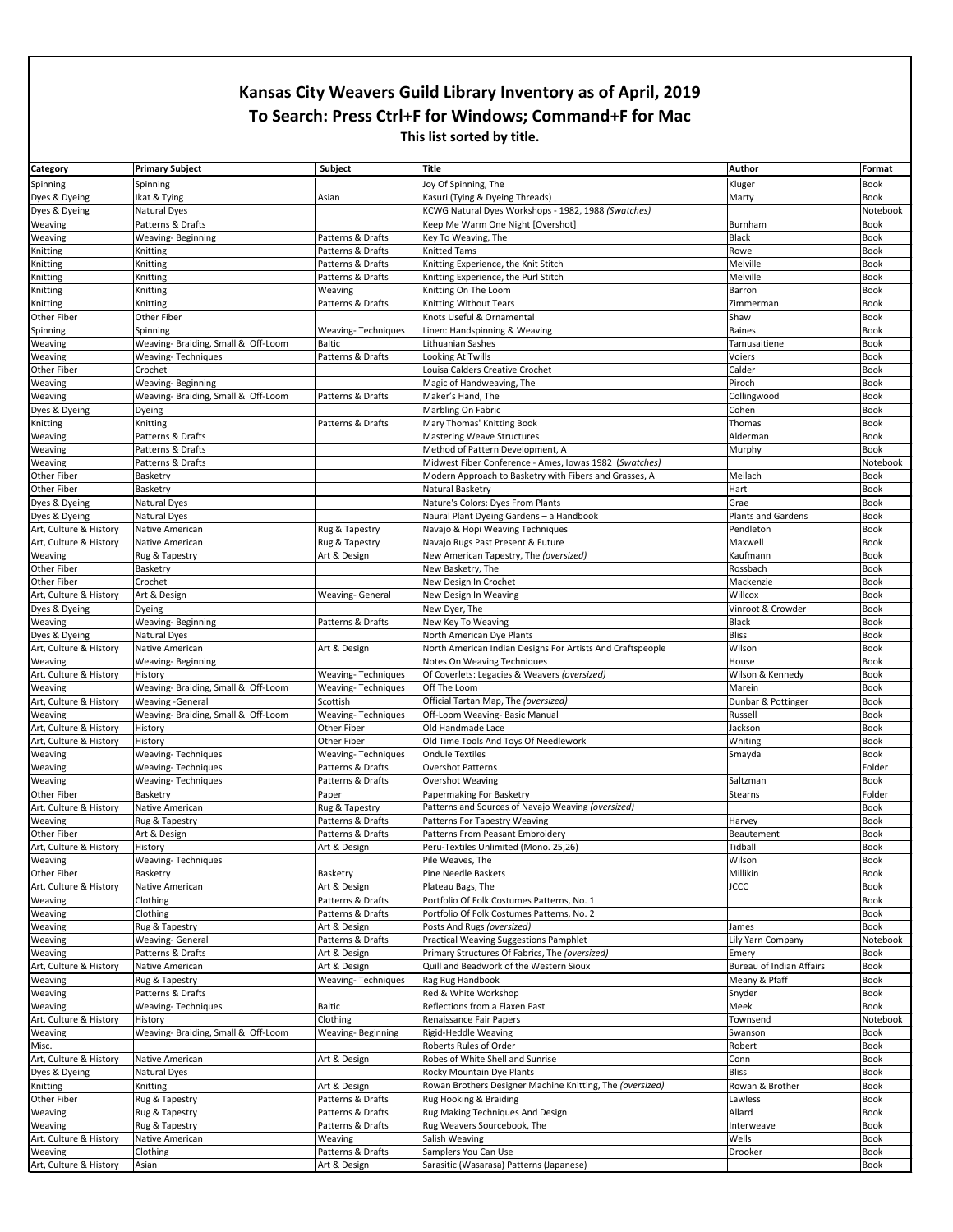| Category               | <b>Primary Subject</b>                                   | <b>Subject</b>            | <b>Title</b>                                                                                | Author                      | Format      |
|------------------------|----------------------------------------------------------|---------------------------|---------------------------------------------------------------------------------------------|-----------------------------|-------------|
| Weaving                | Patterns & Drafts                                        | Scottish                  | Sett And Weaving of Tartans, The                                                            | Black                       | Book        |
| Weaving                | Patterns & Drafts                                        | Scottish                  | Setts Of Scottish Tartans, The                                                              | Stewart                     | Book        |
| Weaving                | Patterns & Drafts                                        |                           | Shadow Weave- 10 Projects                                                                   | Handwoven                   | <b>Book</b> |
| Weaving                | Patterns & Drafts                                        |                           | Share A Thread Through Time                                                                 | Minnesota Weavers Guild     | Book        |
| Weaving                | Patterns & Drafts                                        |                           | Shuttle-Craft Book Of American Handweaving, The [Overshot]                                  | Atwater                     | <b>Book</b> |
| Art, Culture & History | History                                                  | <b>Other Fiber</b>        | Silk Workers Notebook, A                                                                    | Kolander                    | <b>Book</b> |
| Weaving                | Patterns & Drafts                                        |                           | Simple Woven Garments                                                                       | Goldenberg & Patrick        | Book        |
| Art, Culture & History | Art & Design                                             | Other Fiber               | Soft Sculpture And Other Soft Art Forms                                                     | Meilach                     | Book        |
| Spinning               | Spinning                                                 | Weaving                   | Spin to Weave                                                                               | Lamb                        | <b>Book</b> |
| Spinning               | Spinning                                                 |                           | Spin, Span, Spun (3 copies)                                                                 | Hocheberg                   | Book        |
| Spinning               | Dyeing                                                   |                           | Spinning & Dyeing (Step-By Step)                                                            | Svinicki                    | Book        |
| Spinning               | Natural Dyes                                             |                           | Spinning And Dyeing The Natural Way                                                         | Castino                     | <b>Book</b> |
| Spinning               | Spinning                                                 |                           | Spinning And Spinning Wheels                                                                | Leadbeater                  | Book        |
| Spinning               | Spinning                                                 | Weaving- General          | Spinning And Weaving With Wool                                                              | Simmons                     | Book        |
| Spinning               | Spinning                                                 |                           | Spinning Wheel Building & Restoration                                                       | Kronenberg                  | <b>Book</b> |
| Spinning               |                                                          |                           | Spinning Your Own Wool                                                                      |                             | Book        |
|                        | Spinning                                                 |                           |                                                                                             | Hocheberg                   |             |
| Art, Culture & History | Native American                                          | Basketry                  | Spruce Root Basketry of the Alaskan Tlingit                                                 | Bureau of Indian Affairs    | Book        |
| Art, Culture & History | Native American                                          | Rug & Tapestry            | Story Of Navajo Weaving, The                                                                | Kent                        | <b>Book</b> |
| Weaving                | Patterns & Drafts                                        |                           | Structure Of Weaving, The (oversized)                                                       | Sutton                      | Book        |
| Weaving                | <b>Weaving-Techniques</b>                                | Patterns & Drafts         | Summer & Winter Study                                                                       | Powell                      | Book        |
| Other Fiber            | Art & Design                                             |                           | Surface Designer's Handbook                                                                 | Brackmann                   | <b>Book</b> |
| Knitting               | Knitting                                                 | Patterns & Drafts         | Sweater Workshop                                                                            | Fee                         | <b>Book</b> |
| Spinning               | Knitting                                                 | Spinning                  | Sweaters By Hand                                                                            | Rush & Emmons               | Book        |
| Weaving                | <b>Weaving-Techniques</b>                                | Swedish                   | Swedish Handweaving                                                                         | Selander                    | <b>Book</b> |
| Weaving                | Patterns & Drafts                                        | Swedish                   | Swedish Swatches - Yellow Series (Swatches)                                                 | Selander                    | <b>Book</b> |
| Weaving                | Patterns & Drafts                                        | Swedish                   | Swedish Swatches- Red Series (Swatches)                                                     | Selander                    | Book        |
| Weaving                | <b>Weaving-Techniques</b>                                | Swedish                   | Swedish Weaving                                                                             | Nye                         | Book        |
| Dyes & Dyeing          | Dyeing                                                   |                           | Synthetic Dyes For Natural Fibers                                                           | Knutson                     | <b>Book</b> |
| Weaving                | Rug & Tapestry                                           | Art & Design              | Tapestries From Egypt                                                                       | Hamlyn                      | Book        |
| Weaving                | Rug & Tapestry                                           | Weaving-Techniques        | Tapestry Handbook, The                                                                      | Russell                     | <b>Book</b> |
| Art, Culture & History | History                                                  | Scottish                  | Tartans-Their Art & History (oversized)                                                     | Sutton / Carr               | <b>Book</b> |
| Other Fiber            | Other Fiber                                              |                           | Tatting                                                                                     | Kliot                       | Book        |
| Weaving                | Rug & Tapestry                                           | Weaving-Techniques        | Technique Of Woven Tapestry, The                                                            | Beutlich                    | Book        |
| Other Fiber            | Basketry                                                 | Basketry                  | Techniques Of Basketry, The                                                                 | Harvey                      | <b>Book</b> |
| Weaving                | Rug & Tapestry                                           | Weaving-Techniques        | Techniques Of Rug Weaving, The                                                              | Collingwood                 | <b>Book</b> |
| Weaving                | Weaving- Braiding, Small & Off-Loom                      | <b>Weaving-Techniques</b> | Techniques Of Sprang, The                                                                   | Collingwood                 | Book        |
| Art, Culture & History | Asian                                                    | Other Fiber               | Temari Balls Book 7 (Japanese) (2 copies)                                                   |                             | <b>Book</b> |
| Art, Culture & History | Asian                                                    | Other Fiber               | Temari Gifts                                                                                | Vandervoort                 | Book        |
| Art, Culture & History | Asian                                                    | Art & Design              | Textile Art of Japan                                                                        | Yang & Narasin              | Book        |
| Weaving                | Weaving-Beginning                                        |                           | Textile Arts, The                                                                           | Birrell                     | <b>Book</b> |
|                        | Art & Design                                             |                           | <b>Textiles</b>                                                                             | Hollen, Saddler & Llangford | <b>Book</b> |
| Weaving                |                                                          |                           |                                                                                             | Davenport                   | Book        |
| Weaving                | Weaving- Braiding, Small & Off-Loom<br>Patterns & Drafts | Patterns & Drafts         | Textures & Patterns For Rigid-Heddle Loom<br>Threads in Action- Notebooks 1969-73, 2 copies |                             | Notebook    |
| Weaving                |                                                          |                           |                                                                                             |                             |             |
| Other Fiber            | Other Fiber                                              |                           | Threads of Lace                                                                             | Earnshaw                    | <b>Book</b> |
| Weaving                | Clothing                                                 | Patterns & Drafts         | Touch Of Style, A                                                                           | Stuvel                      | Book        |
| Art, Culture & History | Asian                                                    | Art & Design              | Traditional Arabesque (Karakusa) Patterns (Japanese)                                        |                             | <b>Book</b> |
| Dyes & Dyeing          | Natural Dyes                                             | Scottish                  | <b>Traditional Scottish Dye</b>                                                             | Fraser                      | <b>Book</b> |
| Art, Culture & History | Asian                                                    | Patterns & Drafts         | Traditional Small Motif & Middle Figure Patterns (Japanese)                                 |                             | <b>Book</b> |
| Weaving                | Patterns & Drafts                                        |                           | Triangle Loom Weaving: Twills 'n More: vol. 1                                               | Herman                      | <b>Book</b> |
| Weaving                | Weaving-Techniques                                       | Patterns & Drafts         | Twill Of Your Choice, A                                                                     | O'conner                    | Book        |
| Art, Culture & History | Native American                                          | Art & Design              | Two Gray Hills Exhibit                                                                      | <b>JCCC</b>                 | Book        |
| Other Fiber            | Other Fiber                                              |                           | Universal Stitches for Weaving, Embroidery and Other Fiber Arts                             | Hoskins                     | Book        |
| Weaving                | Weaving-General                                          |                           | Warp & Weave                                                                                | Leclerc                     | <b>Book</b> |
| Weaving                | Patterns & Drafts                                        |                           | Warp & Weft Book, #1 With Woven Samples                                                     |                             | <b>Book</b> |
| Weaving                | Patterns & Drafts                                        |                           | Warp & Weft Book, #2 With Woven Samples                                                     |                             | <b>Book</b> |
| Weaving                | <b>Weaving-General</b>                                   |                           | Warp: A Weaving Reference, The                                                              | Tate                        | Book        |
| Weaving                | Weaving-Beginning                                        |                           | Warping All By Yourself                                                                     | Garrett                     | <b>Book</b> |
| Weaving                | Patterns & Drafts                                        | Patterns & Drafts         | Weaver's Book of 8-Shaft Patterns (A)                                                       | Strickler                   | <b>Book</b> |
| Weaving                | <b>Weaving-General</b>                                   |                           | Weaver's Book, The                                                                          | Tidball                     | <b>Book</b> |
| Dyes & Dyeing          | Natural Dyes                                             |                           | Weaver's Garden, The                                                                        | Buchanan                    | Book        |
| Weaving                | <b>Weaving-General</b>                                   |                           | Weaver's Idea Book, The                                                                     | Patrick                     | <b>Book</b> |
| Weaving                | Weaving- Braiding, Small & Off-Loom                      |                           | Weaver's Inkle Pattern Directory, The                                                       | Dixon                       | <b>Book</b> |
| Weaving                | <b>Weaving-Techniques</b>                                | Moorman                   | Weaving As An Art Form                                                                      | Moorman                     | Book        |
| Weaving                | Weaving- Braiding, Small & Off-Loom                      |                           | <b>Weaving Bands</b>                                                                        | Axelsson                    | Book        |
| Weaving                | <b>Weaving-General</b>                                   |                           | Weaving Book, The                                                                           | <b>Bress</b>                | <b>Book</b> |
| Weaving                | <b>Weaving-General</b>                                   | Patterns & Drafts         | <b>Weaving Designs</b>                                                                      | Hayes                       | Book        |
| Weaving                | Weaving-Beginning                                        |                           | Weaving Is For Anyone                                                                       | Wilson                      | <b>Book</b> |
| Weaving                | <b>Weaving-General</b>                                   |                           | Weaving Is Fun                                                                              | Wilson                      | Book        |
| Weaving                | Weaving- Braiding, Small & Off-Loom                      | <b>Weaving-Techniques</b> | Weaving Off The Loom                                                                        | Meilack & Snow              | Book        |
|                        |                                                          |                           |                                                                                             |                             | <b>Book</b> |
| Weaving                | Patterns & Drafts                                        |                           | Weaving Roses, The [Overshot]                                                               | Safner                      |             |
| Weaving                | Spinning                                                 | Dyeing                    | Weaving Spinning And Dyeing Book, The                                                       | Brown                       | <b>Book</b> |
| Weaving                | Spinning                                                 | Dyeing                    | Weaving Spinning, & Dyeing, a Beginner's Manual                                             | Hower                       | Book        |
| Weaving                | Weaving- General                                         |                           | <b>Weaving Tricks</b>                                                                       | Gilmurray                   | <b>Book</b> |
|                        | Basketry                                                 | Basketry                  | Weaving With Reeds & Fibers                                                                 | Gallinger                   | Book        |
| Other Fiber<br>Weaving | Clothing                                                 | Patterns & Drafts         | Weaving You Can Wear                                                                        | Wilson                      | Book        |